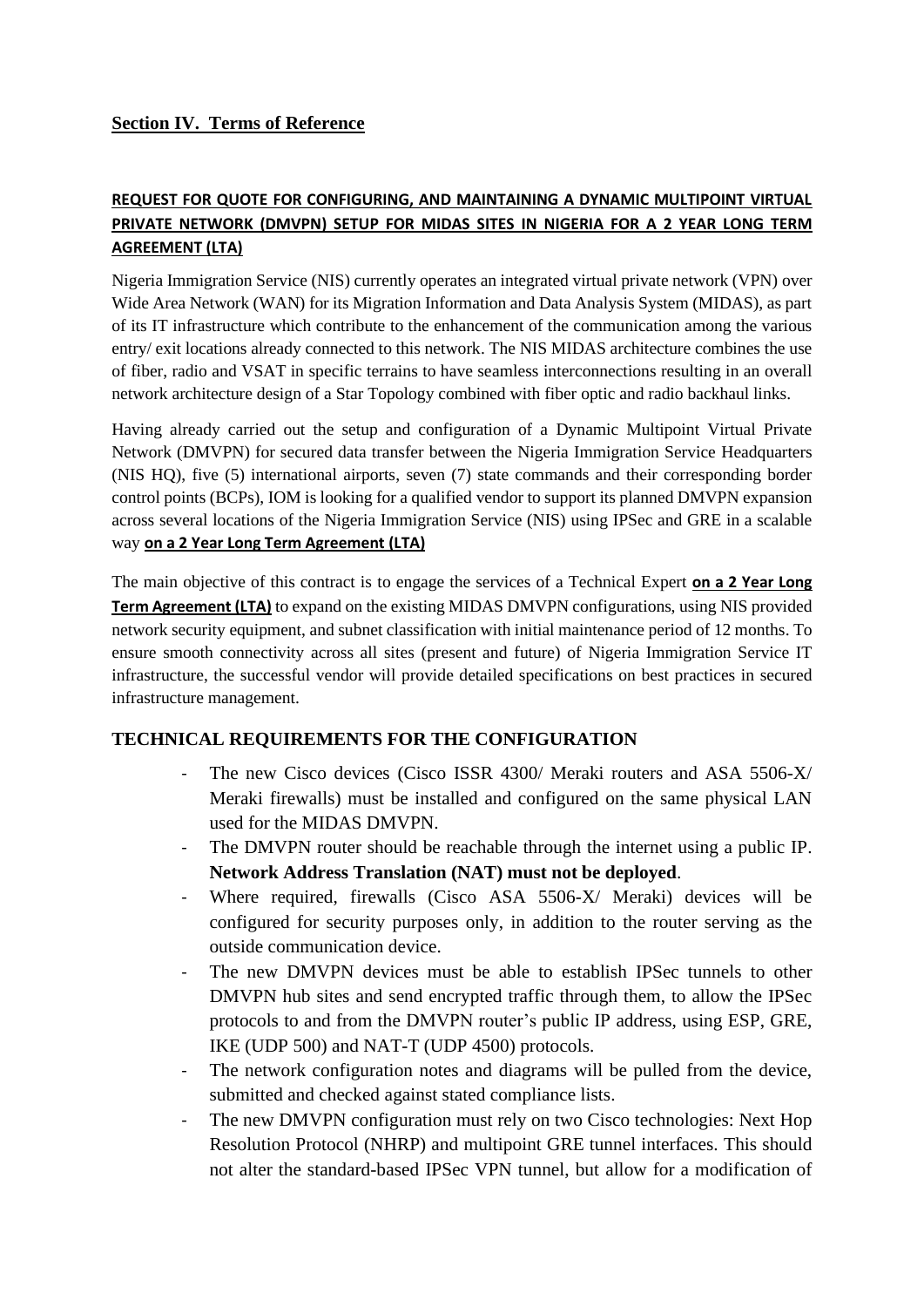their configuration such as;

\* Protocols to use must be defined (mode, authentication and encryption, message digest algorithm, site authentication).

\* The required definition and use of pre-shared secret keys during inter-site collaborations.

Clearly define and prove that the VPN platform to be used is Dynamic Multipoint VPN.

- \* Clearly define IP addresses to be used for data exchange over the link.
- \* Define and set appropriate filter rules on the network devices (firewalls, routers, switches) over the link as required e.g. allow UDP port over 5000 for ISAKMP, allow UDP 4500 traversal, allow IP protocol 50 over ESP, etc
- \* Implemented protocols and configuration must be submitted in a txt format. This will be copied directly from the device to check for compliance and standards.
- \* Link testing will be done on a site to site basis e.g. BCP to state office, and state office to HQ.
	- The network configuration notes and diagrams will be extracted from the devices, submitted, and checked against above stated compliance lists.

## **TECHNICAL EVALUATION (100 POINTS)**

The evaluation for qualified firms shall be based on the evaluation criteria and point System specified below.

| <b>Technical Evaluation Criteria</b>                                             |                                                                                     | <b>Points</b> |
|----------------------------------------------------------------------------------|-------------------------------------------------------------------------------------|---------------|
|                                                                                  |                                                                                     |               |
| <b>Company IT service qualification status</b>                                   |                                                                                     |               |
| Registered as a core IT service company? (Yes - Qualified and No - Disqualified) |                                                                                     |               |
|                                                                                  |                                                                                     |               |
| Company national/ international registration status                              |                                                                                     |               |
| Ι.                                                                               | Provision of relevant registration documents with the Government (CAC,              |               |
|                                                                                  | FIRS) (4 points).                                                                   |               |
| Ш.                                                                               | Company certifications/ registration with OEMs? (Total of 6 points @ 3 points       |               |
|                                                                                  | each for certification and OEM registration).                                       |               |
|                                                                                  |                                                                                     |               |
| Proof of competence to configure a DMVPN and overall quality of proposal         |                                                                                     |               |
| I.                                                                               | List previous experience within the last 12 months at configuring/maintaining       |               |
|                                                                                  | a DMVPN, preferably for the UN or INGOs (15 marks for UN and 5 marks for            |               |
|                                                                                  | others).                                                                            |               |
| ΙΙ.                                                                              | Verifiable proof(s) that (i) above has undergone a penetration test within the last |               |
|                                                                                  | 36 months (15 marks). Note: IOM will verify all claims                              |               |
| III.                                                                             | Proof of compliance to Next Hop Resolution Protocol (NHRP) and Generic Routing      |               |
|                                                                                  | Encapsulation (GRE) tunnel services (10 marks).                                     |               |
| IV.                                                                              | Scalability of the solution (5 marks).                                              |               |
| V.                                                                               | Proof of a 24hx7 days support (5 marks).                                            |               |